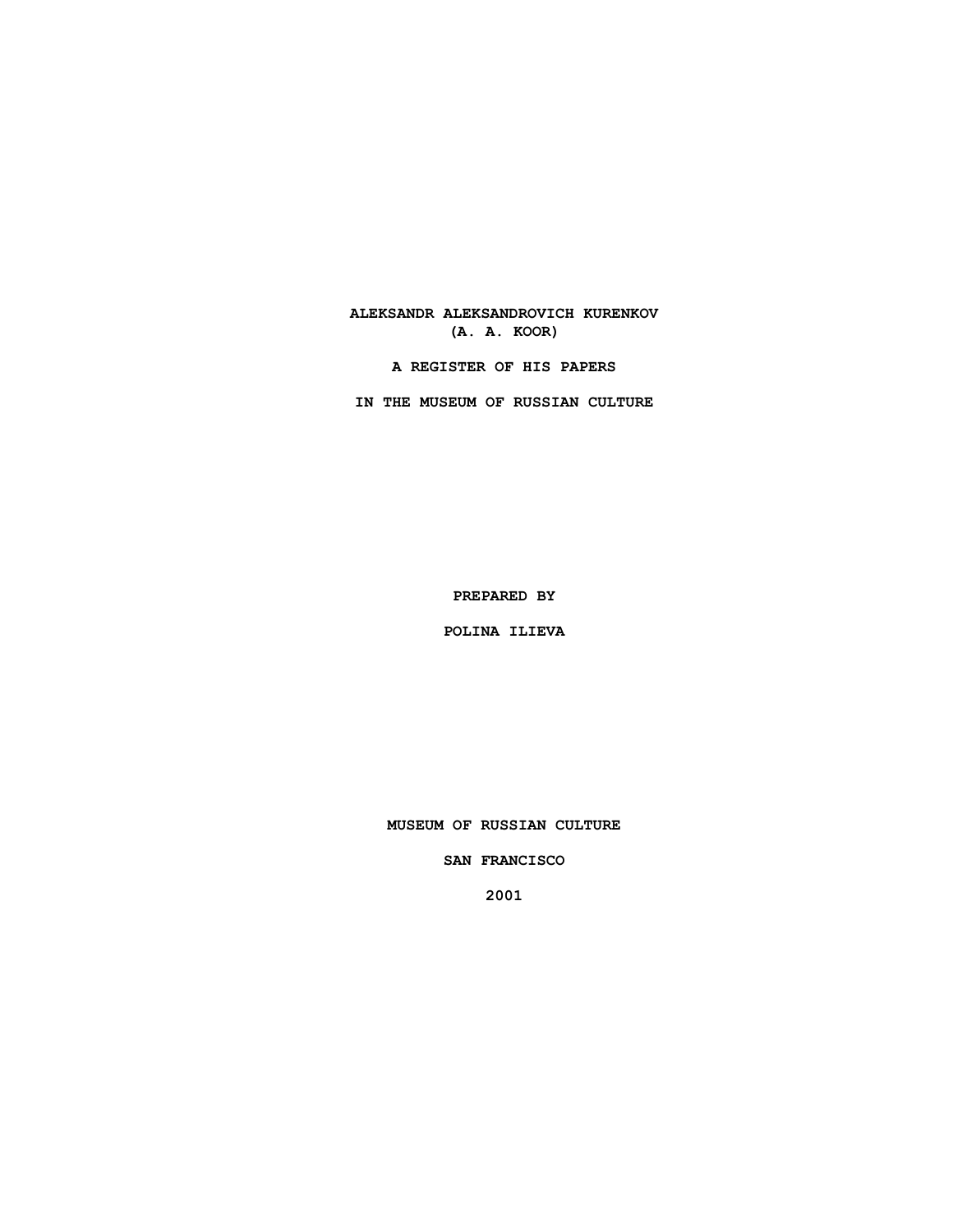# **ALEKSANDR A. KURENKOV**

### **BIOGRAPHICAL NOTE**

| 1891 May 13     | Born, Kazan', Russia                                                                                                  |
|-----------------|-----------------------------------------------------------------------------------------------------------------------|
| <b>P</b>        | Studied in Kazan' University, Russia                                                                                  |
| 1914?-1917      | Served in the Imperial Russian Army                                                                                   |
| 1918-1921       | Participated in the Civil War                                                                                         |
| 1923            | Emigrated to the United States                                                                                        |
| 1925-1927       | Served in the National Guard of Washington State                                                                      |
| 1937 May 11     | Promoted to the rank of Major-General by Kirill<br>Vladimirovich, Grand Duke of Russia                                |
| 1947            | Graduated with the degree of Doctor of Psychology<br>from the College of Divine Metaphysics,<br>Indianapolis, Indiana |
| 1951 October 12 | Member, Les Chevaliers de la Croix de Lorraine et<br>Compagnons de la Résistance                                      |
| 1971            | Died, San Francisco, California                                                                                       |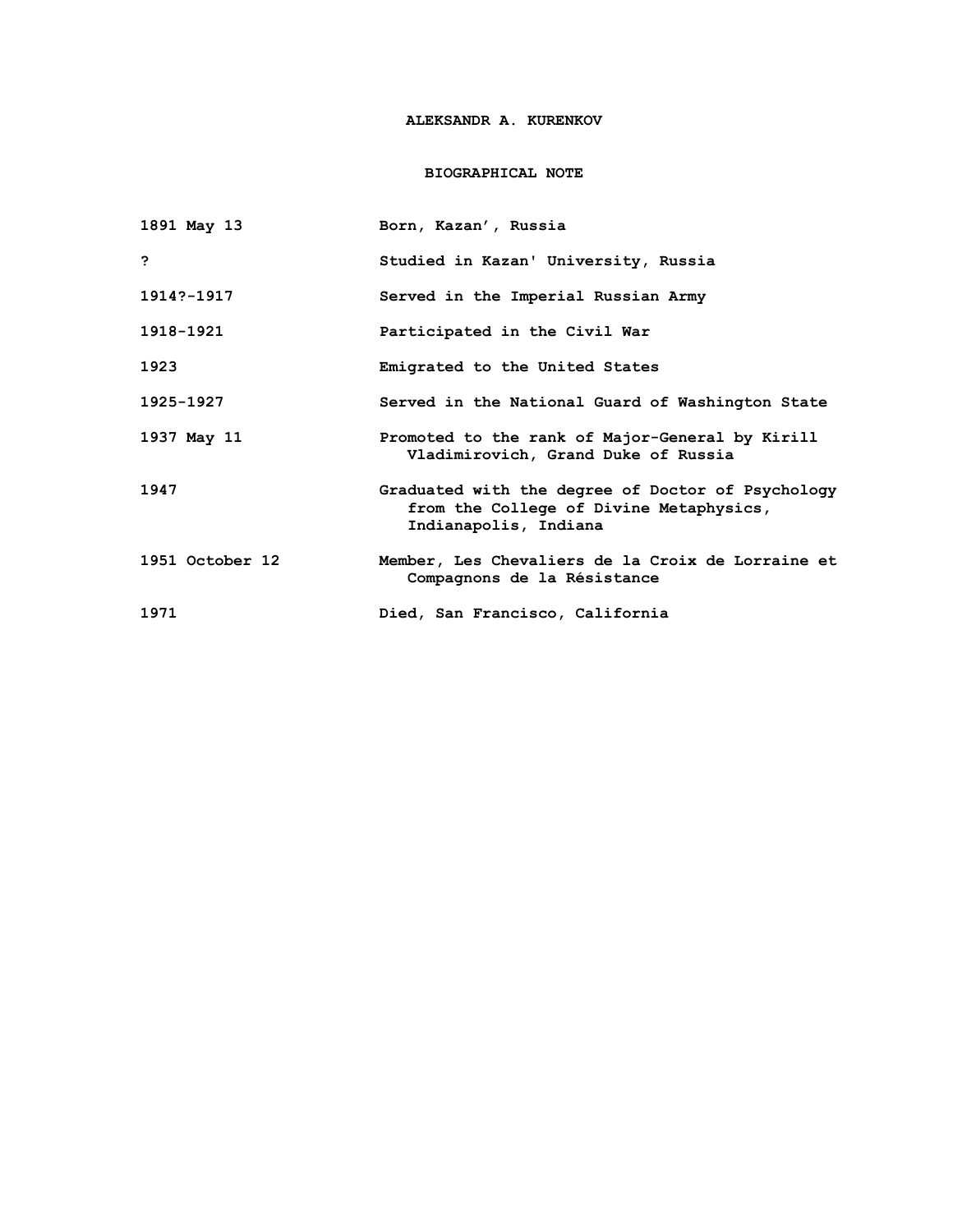#### **SCOPE AND CONTENT NOTE**

#### **ALEKSANDR A. KURENKOV PAPERS**

**Aleksandr Aleksandrovich Kurenkov (also known as Alexander A. Koor/Koorenkoff), was a Russian Major-General. After immigrating to the United States in 1923 he became an active member of different Russian émigré associations and the émigré monarchist movement. He expressed his views in the newspaper Vestnik pravdy (San Francisco) for which he was a publisher and editor (see OVERSIZE FILE). This collection mainly contains Kurenkov's writings, as well as background materials and printed matter, related to his interest in the pre-history of Russia and the Slavs, and in particular, the so-called "Vlesova Kniga" or "Doshchechki Izenbeka."** 

**Detailed processing and preservation microfilming for these materials were made possible by a generous grant from the National Endowment for the Humanities and by matching funds from the Hoover Institution and Museum of Russian Culture. The grant also provides depositing a microfilm copy in the Hoover Institution Archives. The original materials and copyright to them (with some exceptions) are the property of the Museum of Russian Culture, San Francisco. A transfer table indicating corresponding box and reel numbers is appended to this register.**

**The Hoover Institution assumes all responsibility for notifying users that they must comply with the copyright law of the United States (Title 17 United States Code) and Hoover Rules for the Use and Reproduction of Archival Materials.**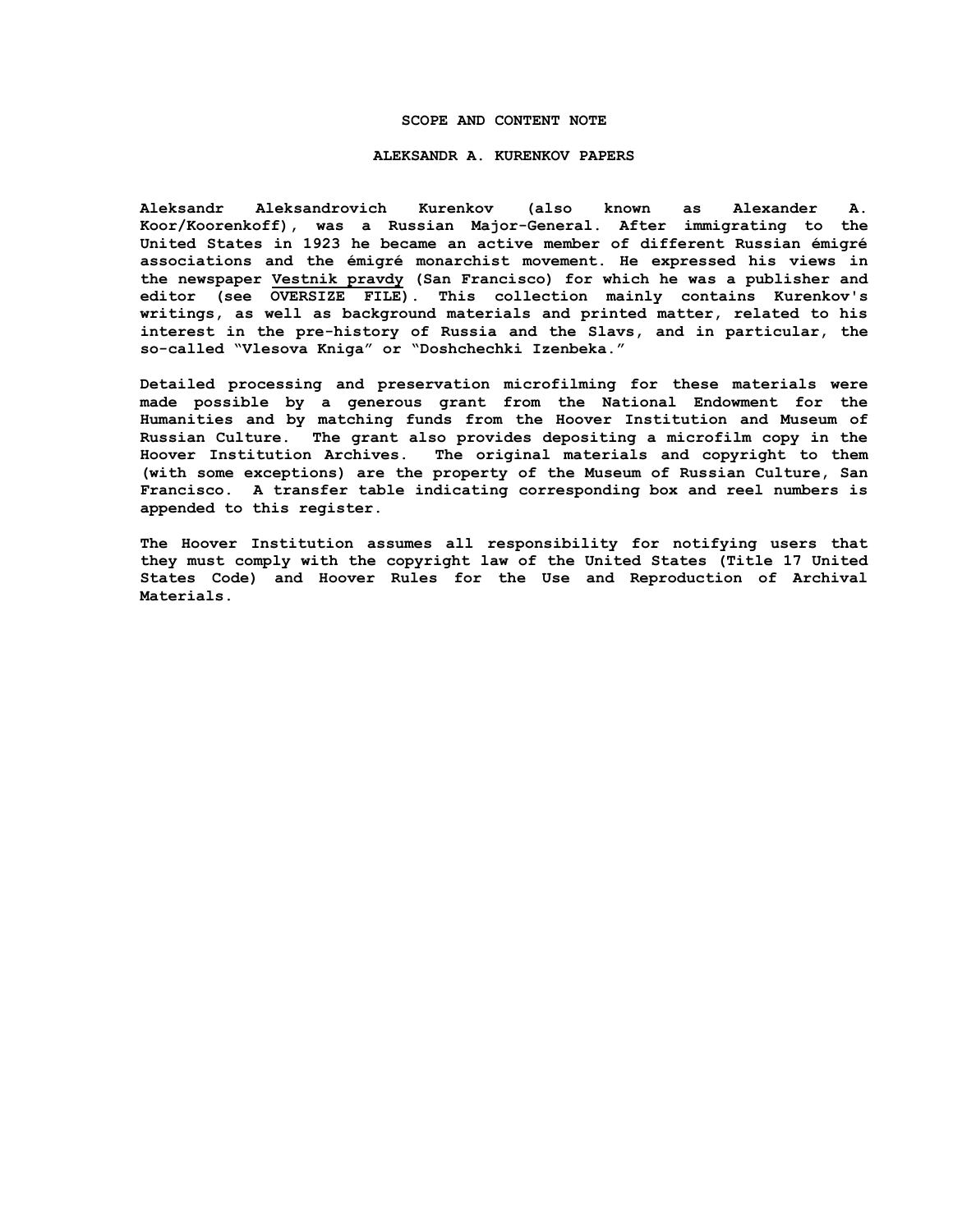### **REGISTER**

# **ALEKSANDR A. KURENKOV PAPERS**

**SERIES DESCRIPTION:**

| Box Nos      | Series                                                                                                                                                                                                                  |
|--------------|-------------------------------------------------------------------------------------------------------------------------------------------------------------------------------------------------------------------------|
| 1            | BIOGRAPHICAL FILE, 1947-1951. Bibliography, clipping,<br>service records, arranged alphabetically by physical form                                                                                                      |
| $\mathbf{1}$ | CORRESPONDENCE, 1941-1968. Arranged alphabetically by the<br>name of correspondent                                                                                                                                      |
| $\mathbf{1}$ | SPEECHES AND WRITINGS, 1937-1956 and undated. Magazine<br>and newspaper articles, letters to the editor, and speech,<br>arranged chronologically by title                                                               |
| $2 - 5$      | SUBJECT FILE, 1892-1979. Appeals, books, brochures,<br>bulletins, charter, clippings, correspondence, flyers,<br>magazines, minutes of meetings, translations, arranged<br>alphabetically by heading                    |
| 6            | OVERSIZE FILE, 1947-1968. Clippings, diplomas and issues<br>of the newspaper Vestnik pravdy                                                                                                                             |
| 6            | PHOTOGRAPHS, 1937 and undated. One print depicting Kirill<br>Vladimirovich, Grand Duke of Russia, and a copy of a print<br>depicting A. A. Kurenkov with IU. P. Miroliubov                                              |
| $7 - 8$      | PRINTED MATTER, 1923-1992. Books, brochures, clippings,<br>magazines, newspapers, offprints. Not microfilmed                                                                                                            |
|              | MEMORABILIA, 1919(?). Banner with commemorative<br>embroidery, "Otdel'nomu batal'onu imeni kapitana Kurenkova<br>ot Solikamska i uezda." On display in the Museum of<br>Russian Culture, San Francisco. Not microfilmed |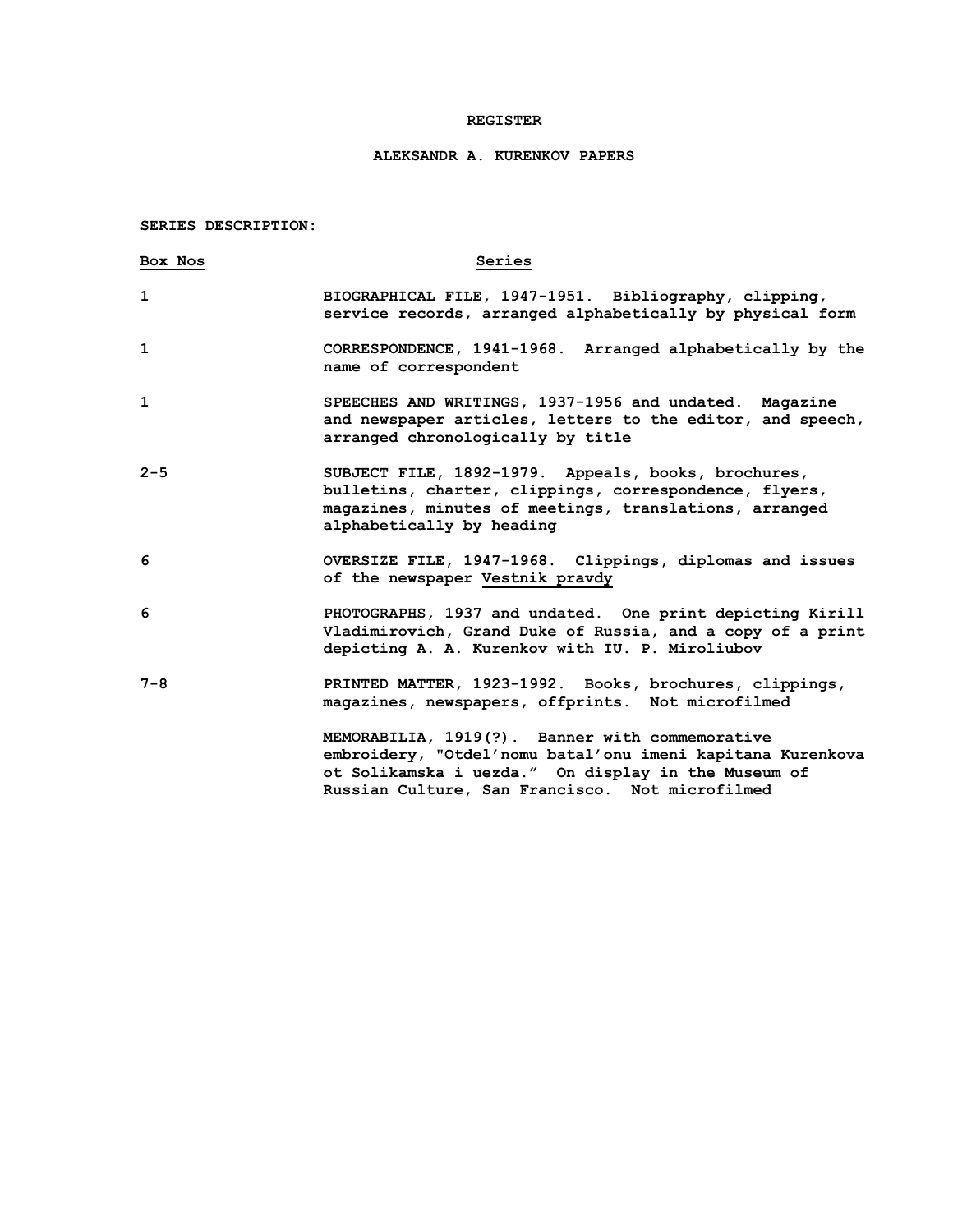|         | Box Folder     |                                                                                                                              |
|---------|----------------|------------------------------------------------------------------------------------------------------------------------------|
| Nos Nos |                | Contents                                                                                                                     |
| 1.      |                | BIOGRAPHICAL FILE, 1947-1951. See also SUBJECT FILE/Russian                                                                  |
|         |                | Veteran's Society of the World War, Inc.                                                                                     |
|         | 1              | Bibliography                                                                                                                 |
|         | $\overline{2}$ | Clipping about Kurenkov, 1951. Includes related                                                                              |
|         |                | correspondence                                                                                                               |
|         |                | Diplomas, 1947-1951. See OVERSIZE FILE/Diplomas                                                                              |
|         | 3              | Service records                                                                                                              |
|         |                | CORRESPONDENCE, 1941-1968. See also SPEECHES AND WRITINGS for<br>editorial correspondence and SUBJECT FILE/ Committee of the |
|         |                | United Russian-American National Organizations of the                                                                        |
|         |                | Pacific N.W. States                                                                                                          |
|         | 4              | Elshin, Aleksandr Iakovlevich, 1949-1950                                                                                     |
|         | 5              | Ivitskii (Ivitzky), Georgii Dionis'evich, 1949-1952.                                                                         |
|         |                | Includes clipping about Ivitskii                                                                                             |
|         | 6              | Lenkov, A., n.d.                                                                                                             |
|         | 7              | Merger, K. A., 1968                                                                                                          |
|         | 8              | Otdel Rossiiskogo Anti-kommunisticheskogo Tsentra v N'iu                                                                     |
|         |                | Iorke na Tikhookeanskom poberezh'i SShA, 1952                                                                                |
|         | 9              | Samoilov, E., 1956-1965                                                                                                      |
|         | 10             | Savin (?), P. P., 1966                                                                                                       |
|         | 11             | Slobodchikov, Nikolai Aleksandrovich, 1954                                                                                   |
|         | 12             | Tsygal'skii (Tzigalsky?), Aleksandr Viktorovich, 1941.                                                                       |
|         |                | Includes an obituary                                                                                                         |
|         | 13             | Vitkovskii, Vladimir Konstantinovich, 1951                                                                                   |
|         |                | Wilson, Oliver, 1951. See BIOGRAPHICAL FILE/Clipping                                                                         |
|         |                | about Kurenkov<br>SPEECHES AND WRITINGS, 1937-1956 and undated. For Kurenkov's                                               |
|         |                | editorials written specifically for Vestnik pravdy, see                                                                      |
|         |                | OVERSIZE FILE/Issues of the newspaper Vestnik pravdy                                                                         |
|         | 14             | General                                                                                                                      |
|         | 15             | "Otvet na 'Otvet A. A. Kuru', " n.d. Holograph.                                                                              |
|         |                | Includes materials by others                                                                                                 |
|         | 16             | "Akademik Oleg Ivanovich Iadov," n.d. Printed copy                                                                           |
|         | 17             | "Dom Romanovykh," Zhar-ptitsa, n.d. Printed copy                                                                             |
|         | 18             | "Doshchki," n.d. Typescript of two different versions                                                                        |
|         | 19             | "'Dve povesti vremennykh liet' i dve raznykh istorii                                                                         |
|         |                | russkago naroda," n.d. Typescript                                                                                            |
|         | 20             | "Kak nado byt' dobrym i pochemu," n.d. Typescript                                                                            |
|         | 21             | "Las tablas de Izenbek," Oriente europeo, n.d. Printed                                                                       |
|         | 22             | copy                                                                                                                         |
|         | 23             | "Slaviane, " n.d. Typescript<br>"Svastika, " n.d. Typescript                                                                 |
|         | 24             | Untitled work on the history of Russia, n.d.                                                                                 |
|         |                | Typescripts of two different versions. Includes                                                                              |
|         |                | attachments                                                                                                                  |
|         | 25             | "V zashchitu Rossii: Pis'ma russkikh anti-kommunistov                                                                        |
|         |                | mestnym amerikanskim gazetam" (with Vladimir K. Kit),                                                                        |
|         |                | n.d. Printed copy                                                                                                            |
|         | 26             | Untitled letter to the editor, Russkii listok, about                                                                         |
|         |                | Russian veterans of World War I, 1937. Typescript                                                                            |
|         | 27             | "Otkrytoe pis'mo g. Aleksandru Nikolaevu," Novaia zaria,                                                                     |
|         |                | 1949 January. Typescript and printed copy. Includes                                                                          |
|         |                | materials by others                                                                                                          |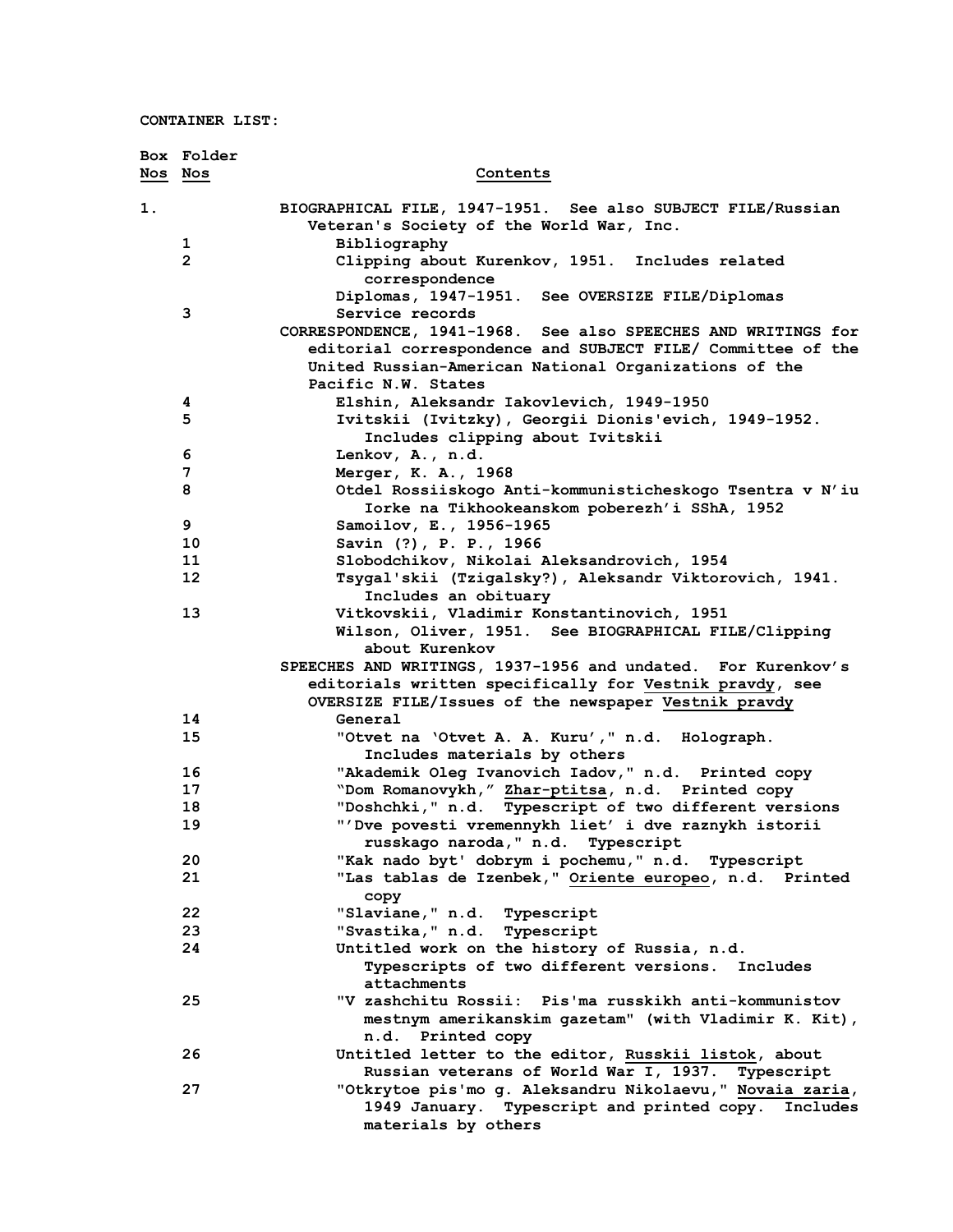|    | 1. (Contd.) | SPEECHES AND WRITINGS (Contd.)                          |
|----|-------------|---------------------------------------------------------|
|    | 28          | "Otkrytoe pis'mo ko vsem Ierarkham i Iereiam            |
|    |             | pravoslavnoi tserkvi vsekh iurisdiktsii Soedinennykh    |
|    |             | Shtatov," Novaia zaria, 1949 March 19. Printed copy.    |
|    |             | Includes materials by others                            |
|    | 29          | "Po povodu soobshcheniia iz Manily: 'Imperatorskii      |
|    |             | polkovnik', " Novaia zaria, 1949 June 17. Typescript    |
|    |             | and printed copy. Includes materials by others          |
|    | 30          | "Kto predal Admirala Kolchaka," 1949 July(?).           |
|    |             | Typescripts of two different versions. Includes         |
|    |             |                                                         |
|    |             | materials by others                                     |
|    | 31          | "O chude Izraelia g. G. I. Iasinitskago," 1951.         |
|    |             | Typescript. Includes materials by others                |
|    | 32          | "Russky pismeny," speech, Museum of Russian Culture,    |
|    |             | 1952 August 10. Typescript                              |
|    | 33          | Collection of articles published in Zhar-ptitsa, 1952   |
|    |             | October - 1956 November. Printed copies. Original       |
|    |             | order by Kurenkov retained. Includes typescripts of     |
|    |             | some articles                                           |
|    | 34          | "Rus' i normanskaia teoriia," Russkaia zhizn', 1953     |
|    |             | September 5. Printed copy                               |
|    | 35          | "Doshchechki: O gotakh," Zhar-ptitsa, 1954 December.    |
|    |             | Printed copy                                            |
|    |             |                                                         |
| 2. |             | SUBJECT FILE, 1892-1979                                 |
|    | 1           | Committee of the United Russian-American National       |
|    |             | Organizations of the Pacific N.W. States, Seattle,      |
|    |             | Washington. Correspondence, membership list, minutes    |
|    |             | of meetings                                             |
|    | $2 - 13$    |                                                         |
|    |             | Elshin, Aleksandr Iakovlevich. Includes correspondence  |
|    |             | and documents relating to the Fond pomoshchi L. F.      |
|    |             | Krasnovoi (Lady L. F. Krasnoff's Welfare Society),      |
|    |             | 1926-1949                                               |
|    | 14          | Law--Philosophy. E. N. Trubetskoi, Istoriia filosofii   |
|    |             | prava, 1892-1893                                        |
|    | 15          | Miroliubov, Iuri Petrovich. Letters related to the      |
|    |             | search of "Doshchechki Izenbeka" in Brussels, 1944      |
|    | $16 - 20$   | Monarchy--Russia. Brochures, bulletins, correspondence, |
|    |             | clippings, magazines, and other printed matter          |
|    |             | related to the émigré monarchist movement               |
|    |             |                                                         |
| 3. | $1 - 19$    | Monarchy--Russia                                        |
|    |             |                                                         |
| 4. | $1 - 10$    | Monarchy--Russia                                        |
|    | $11 - 13$   | Romanov, House of. Appeals, clippings, flyers and other |
|    |             | printed matter. See also PHOTOGRAPHS                    |
|    | $14 - 15$   | Russia--History. Grigorii Ianushevskii, Otkuda          |
|    |             | proiskhodit slavianskoe plemia Rus' with attachments,   |
|    |             | 1928-1930(?); and Marzheret (Jacques Margeret),         |
|    |             | Sostoianie Rossiiskoi Derzhavy i Velikago Kniazhestva   |
|    |             |                                                         |
|    |             | Moskovskogo v 1606 godu, 1913                           |
|    |             |                                                         |
| 5. | $1 - 2$     | Russian Veteran's Society of the World War, Inc.,       |
|    |             | Seattle, Washington (Obshchestvo russkikh veteranov     |
|    |             | Velikoi voiny). Correspondence, minutes of meetings,    |
|    |             | 1926-1952                                               |
|    | 3-5         | Russians--United States                                 |
|    | 6           | Russkoe monarkhicheskoe ob"edinenie zagranitsei,        |
|    |             | 1922(?). Charter                                        |